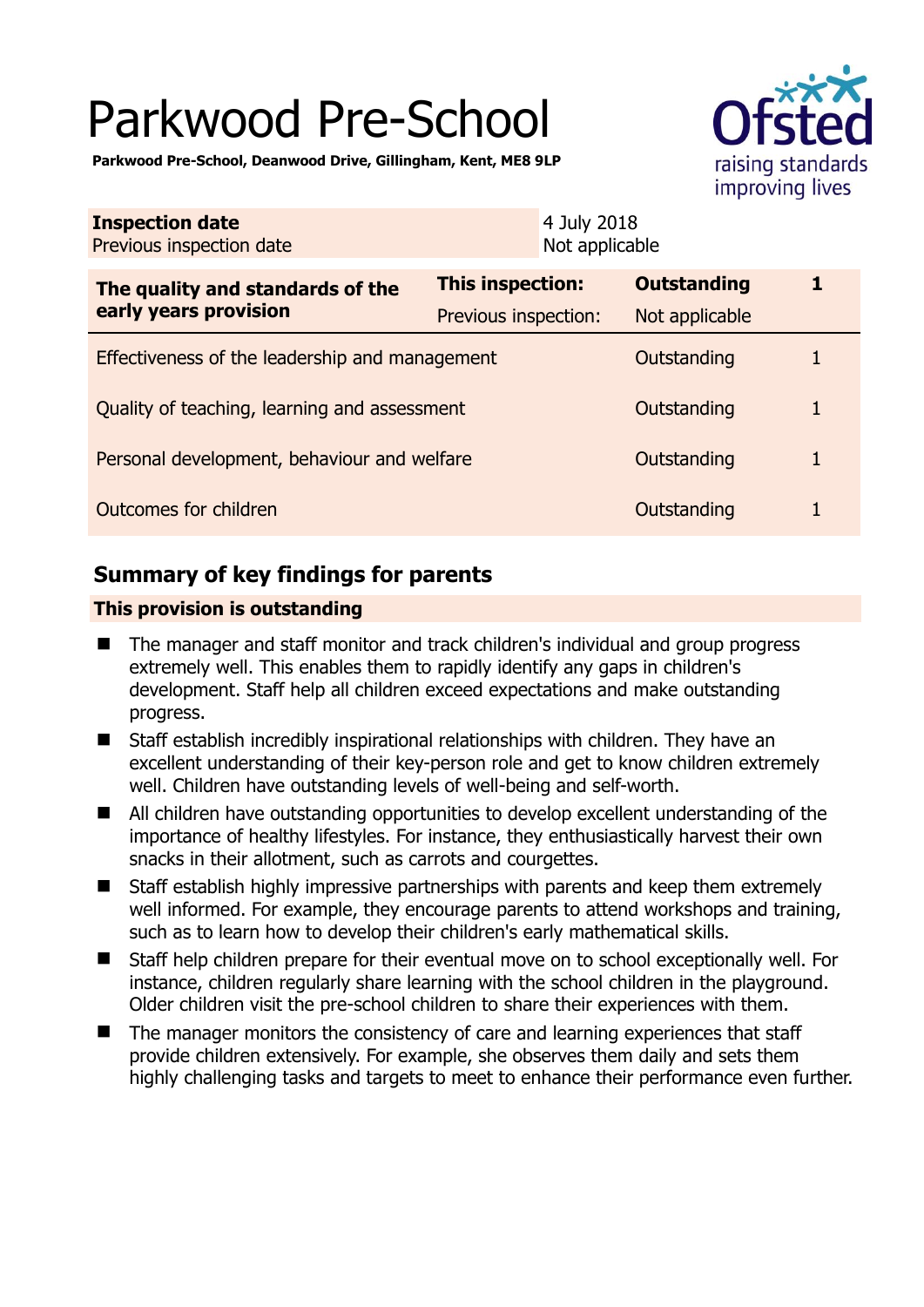# **What the setting needs to do to improve further**

### **To further improve the quality of the early years provision the provider should:**

 $\blacksquare$  strengthen the already excellent opportunities for children to understand and respect other people's similarities and differences outside of their own communities and beliefs.

## **Inspection activities**

- $\blacksquare$  The inspector observed staff interacting with children.
- The inspector viewed the indoor and outdoor environments.
- $\blacksquare$  The inspector looked at relevant written documentation, including a sample of the policies and procedures, risk assessments and staff training records.
- The inspector spoke to a selection of children, parents and staff and took their views into consideration.
- The inspector carried out a joint observation with the manager and discussed the impact of teaching on children's learning.

**Inspector** 

Kelly Hawkins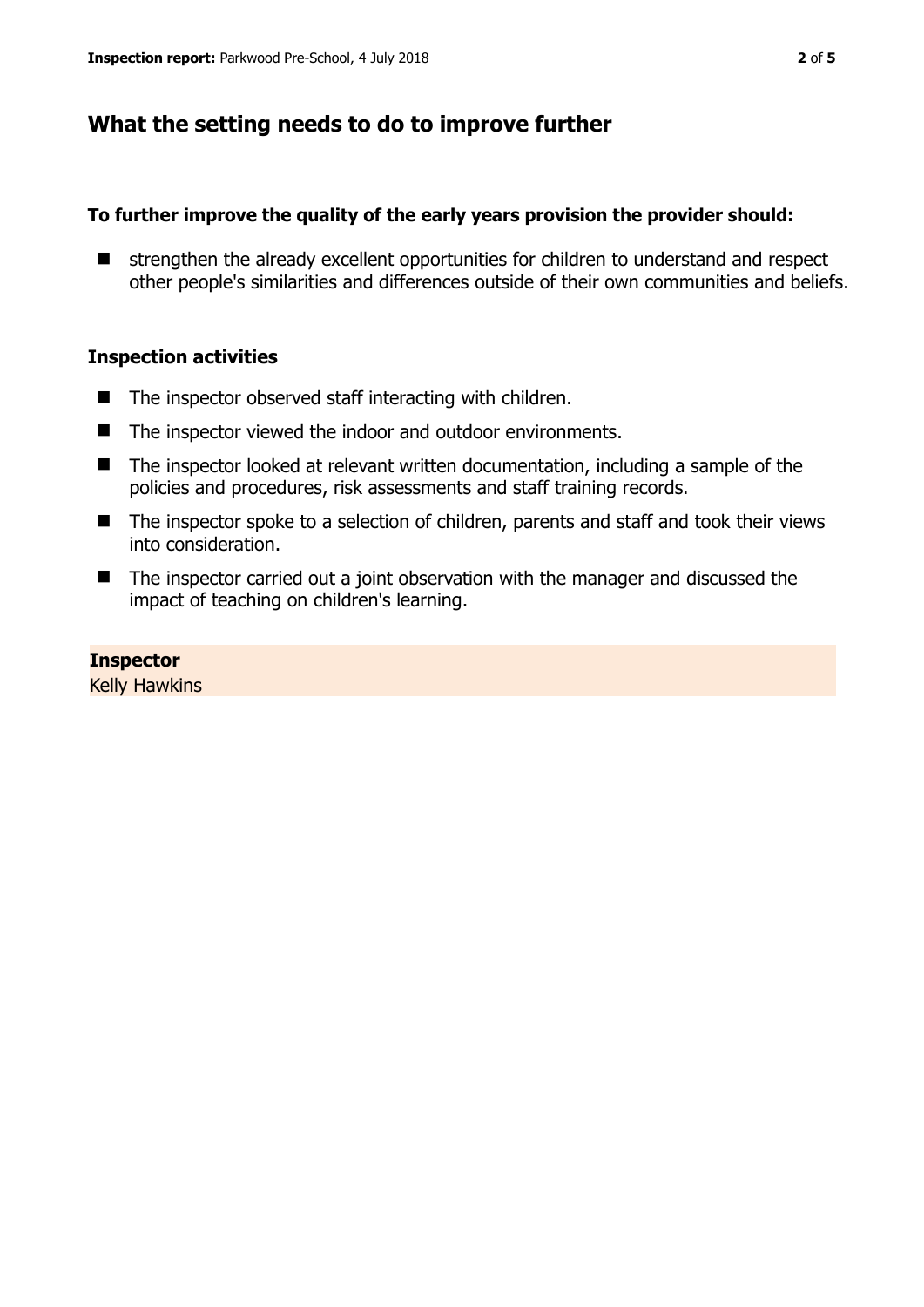## **Inspection findings**

#### **Effectiveness of the leadership and management is outstanding**

The highly suitable, qualified and extremely experienced manager and staff evaluate their practice extensively. For example, they take children's views into consideration and fully include their ideas into activity plans daily. This helps keep children incredibly engaged in inspirational learning experiences. The manager recognises a need to strengthen children's understanding of the wider world even more extensively. All staff are extremely keen to continue to extend their skills and keep children enthralled in their learning. For instance, they attend an extensive range of training, such as they learn to keep outdoor play fascinating for children. Staff use additional funding exceptionally well to support children's individual learning needs, such as providing additional sessions. Safeguarding is effective. The manager and staff have an exceptionally good knowledge of the safeguarding procedures to follow to help protect children's safety and welfare. Children learn how to keep themselves safe with outstanding levels of maturity. For example, they have an active role in risk assessing the setting daily to ensure it remains safe.

#### **Quality of teaching, learning and assessment is outstanding**

The manager and staff establish excellent links with other early years settings. They help provide children with an outstanding level of consistency to their shared care and learning experiences. For instance, they regularly observe children and make next steps in their learning together. Staff are extremely enthusiastic and extend children's learning in incredibly motivating ways. For instance, children who are fascinated by pirates, go on to build a large pirate ship made from wood and crates using carpentry tools. Children bring their fantasies alive in exceptional ways. Children are extremely confident to communicate, such as they enthusiastically share their made-up stories and songs.

#### **Personal development, behaviour and welfare are outstanding**

Staff are inspirational role models. Children behave impeccably and are exceptionally polite. All children have outstanding opportunities to challenge their physical skills. For example, they negotiate more complicated equipment, such as tyre swings and climbing walls. Children work exceptionally well as a team and help each other learn to stay safe. For example, together they use real tools, such as hand drills and take part in highly challenging activities safely, such as pond dipping.

#### **Outcomes for children are outstanding**

Children of all ages make outstanding progress from their starting points, including those who speak English as an additional language. Children learn complex mathematical skills. For instance, younger children complete addition sums. Older children begin to complete simple multiplication sums. Younger children write their name and older children write simple sentences with great confidence.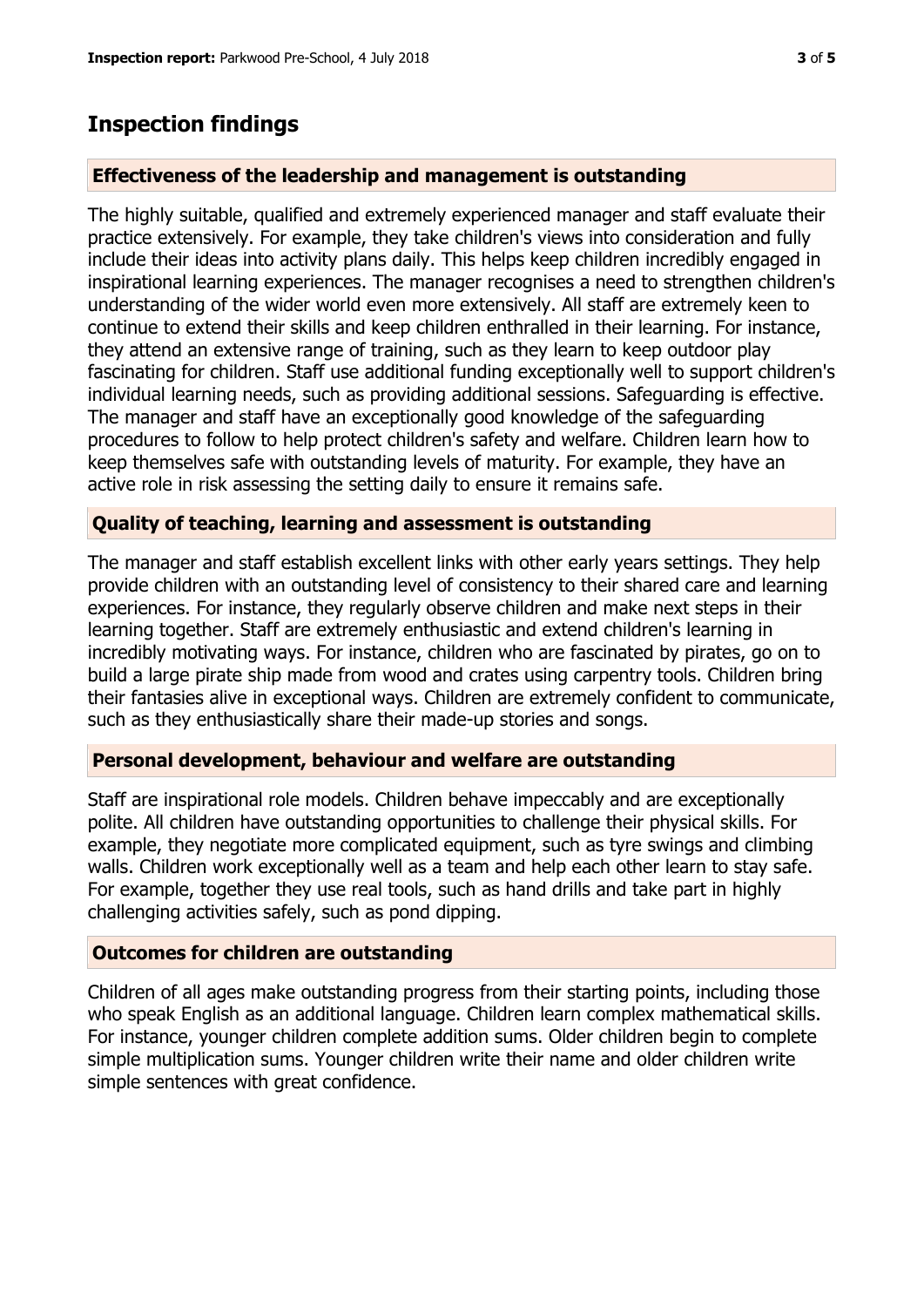# **Setting details**

| Unique reference number                             | EY547831                                               |  |
|-----------------------------------------------------|--------------------------------------------------------|--|
| <b>Local authority</b>                              | <b>Medway Towns</b>                                    |  |
| <b>Inspection number</b>                            | 1140520                                                |  |
| <b>Type of provision</b>                            | Sessional provision                                    |  |
| Day care type                                       | Childcare - Non-Domestic                               |  |
| <b>Registers</b>                                    | Early Years Register, Compulsory Childcare<br>Register |  |
| Age range of children                               | $2 - 4$                                                |  |
| <b>Total number of places</b>                       | 50                                                     |  |
| Number of children on roll                          | 91                                                     |  |
| Name of registered person                           | Parkwood Pre-School CIO                                |  |
| <b>Registered person unique</b><br>reference number | RP547830                                               |  |
| Date of previous inspection                         | Not applicable                                         |  |
| <b>Telephone number</b>                             | 01634 231425                                           |  |

Parkwood Pre-School registered in 2017. It is located in Gillingham, Kent. The pre-school is open Monday to Friday, from 9.15am to 3.30pm, term time only. The setting offers an optional breakfast club from 7.30am and a holiday club that operates from 9am to 3pm three days per week, during the school holidays. The provider receives funding to provide free early education for children aged two, three and four years. The pre-school employs 11 members of staff, all of whom hold relevant early years qualifications at level 2 or above. This includes two members of staff who have an early years qualification at level 4 and one member of staff who has achieved qualified teacher status.

This inspection was carried out by Ofsted under sections 49 and 50 of the Childcare Act 2006 on the quality and standards of provision that is registered on the Early Years Register. The registered person must ensure that this provision complies with the statutory framework for children's learning, development and care, known as the early years foundation stage.

Any complaints about the inspection or the report should be made following the procedures set out in the guidance 'Complaints procedure: raising concerns and making complaints about Ofsted', which is available from Ofsted's website: www.gov.uk/government/organisations/ofsted. If you would like Ofsted to send you a copy of the guidance, please telephone 0300 123 4234, or email enquiries@ofsted.gov.uk.